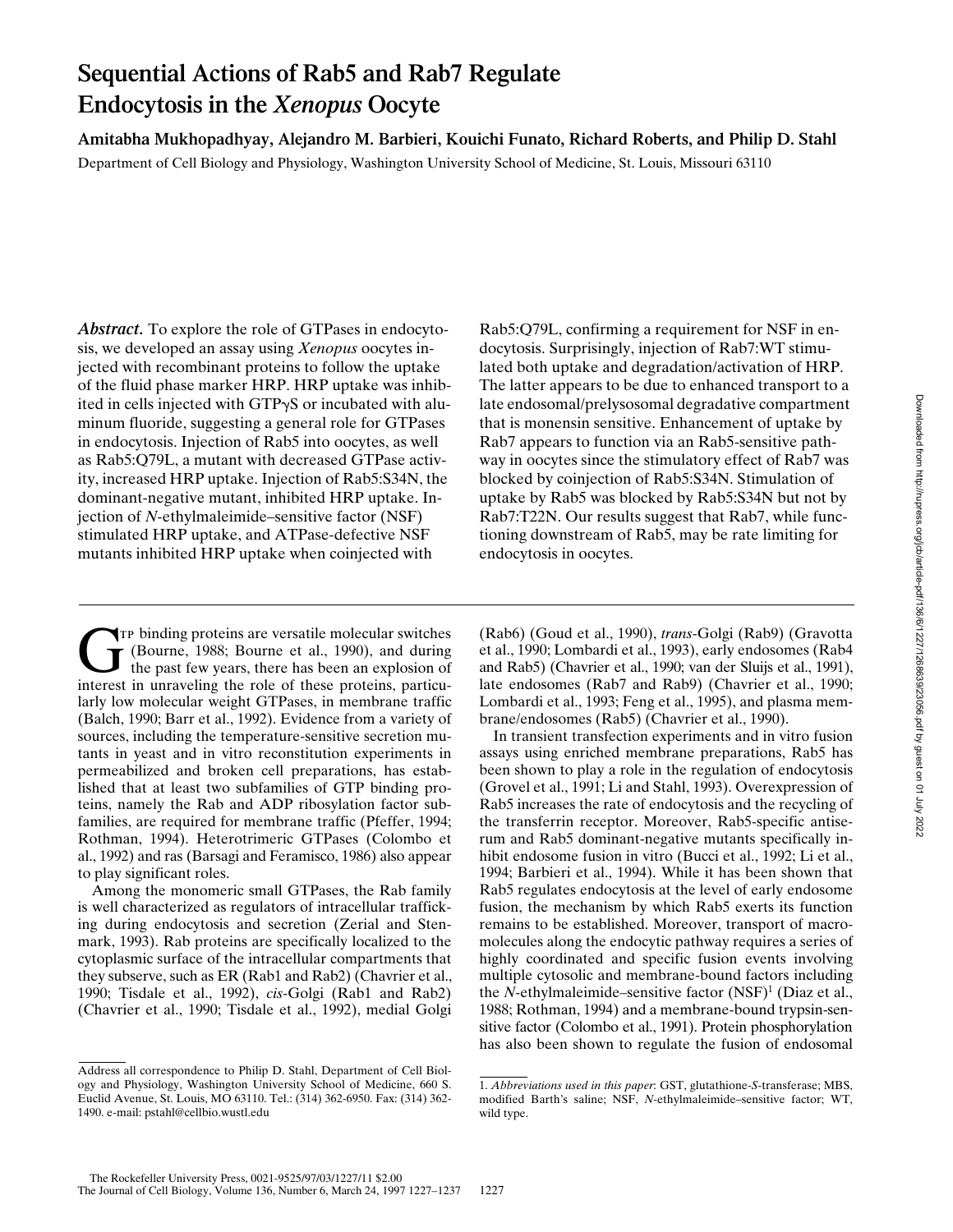vesicles (Toumikoski et al., 1989). Certain lipids may also play a role in membrane docking and fusion. Both  $PLA<sub>2</sub>$ (Mayorga et al., 1993) and PI3 kinase (Li et al., 1995) are intimately involved in the regulation and/or action of Rab5. However, the exact relationship among all these factors in the overall mechanism of intracellular trafficking during endocytosis is largely unknown.

Both fluid phase and receptor-mediated endocytosis occur through vesicle fusion and transfer of endocytic materials from one compartment to another in a highly regulated fashion. Depending on the receptor system, ligands and receptors are internalized and sorted in the early endosomal compartment (Goldstein et al., 1985), often requiring acidic pH, and selected molecules are recycled back to the plasma membrane. Some are transported to the late endosomal compartment that may communicate with the *trans*-Golgi network or the lysosomal compartment (Yamashiro et al., 1984). The late endosome represents the convergence point of several pathways such as (*a*) the targeting of newly synthesized lysosomal enzymes and lysosomal membrane proteins to the lysosome (Griffiths et al., 1990; Riederer et al., 1994), (*b*) the killing of internalized microorganisms by phagocytes (Ludwig et al., 1991; Rabinowitz et al., 1992; Desjardins et al., 1994; Beron et al., 1995), and (*c*) the processing and presentation of antigens where major histocompatibility complex class II molecules are recycled to the plasma membrane after the formation of peptide–major histocompatibility complex class II complex in the late endosomal compartment (Cresswell, 1994; Germain, 1994; Qui et al., 1994). It is now clear that multiple Rab proteins, including Rab7, Rab9, and Rab24, and perhaps others to be identified, are associated with the late endosomal compartment (Chavrier et al., 1990; Lombardi et al., 1993; Olkkonen et al., 1993). Rab9 has been shown to regulate the traffic from the late endosome to the TGN (Lombardi et al., 1993; Riederer et al., 1994), and Rab7 has been shown to regulate the traffic from early to late endosomes (Wichmann et al., 1992; Feng et al., 1995) or from late endosomes to vacuoles (Schimmoller et al., 1993; Hass et al., 1995). Considerable progress has been made toward understanding the regulation of transport by specific Rabs, each with its own family of effector proteins. However, the relation of one Rab to another and the regulation of intracellular pathways made up of a series of relays is poorly understood. In the present investigation, we have exploited the *Xenopus* oocyte as a model system to study the regulation of endocytosis by multiple Rabs. Our data suggest that the action of one Rab may influence the function of a second Rab acting downstream.

# *Materials and Methods*

mAbs used in this study include: 4F11, a mouse 1 g  $G2a<sub>K</sub>$  mAb that recognizes mouse Rab5, generously provided by A. Wandinger-Ness (Northwestern University, Evanston, IL), and A46, a mouse IgM mAb that recognizes native NSF, kindly provided by J.E. Rothman (Sloan-Kettering Memorial Hospital, New York). Irrelevant IgG and IgM mAbs were purchased from Sigma Chemical Co. (St. Louis, MO) and used as control. Recombinant NSF wild-type and mutant proteins were generously provided by S.W. Whiteheart (University of Kentucky, Lexington). HRP-conjugated antibodies and enhanced chemiluminescence detection reagents were from Amersham Corp. (ECL; Arlington Heights, IL). All other reagents were from Sigma Chemical Co.

#### *Preparation of Oocytes*

Ovaries were dissected from adult female *Xenopus laevis* (Nasco, Fort Atkinson, WI) anesthetized with 3-aminobenzoic acid ethyl ester (1 g/liter) in ice water. The ovaries were agitated gently for 2 h in modified Barth's saline (MBS) containing no calcium with 2 mg/ml type 1 collagenase at room temperature (Swick et al., 1992). After collagenase treatment, the oocytes were washed six times in MBS containing 5% BSA. Cells obtained in this manner were incubated overnight in MBS with BSA and gentamycin (50  $\mu$ g/ml) at 4°C.

### *Expression and Purification of Recombinant Rabs and Mutants*

The Rab5 fusion proteins used in this study including Rab5:Q79L, Rab5: S34N, and Rab5: $\Delta$ C4 were described previously (Li and Stahl, 1993; Li et al., 1994). Rab7 wild type (WT) and Rab7:T22N were expressed and purified as glutathione-*S*-transferase (GST) fusion protein as described for Rab5 (Li and Stahl, 1993; Li et al., 1994). To prepare fusion proteins, cDNAs were amplified by 25 cycles of PCR and subcloned into unique BamH1/EcoR1 restriction sites of the bacteria expression vector pGEX-3X (Pharmacia Biotech Inc., Piscataway, NJ). Recombinant proteins were expressed in large quantities as GST fusion proteins in *Escherichia coli* strain JM 101. GST fusion proteins were affinity purified with glutathione–Sepharose.

#### *Microinjection of Test Proteins in Xenopus Oocytes and HRP Uptake*

Before microinjection, healthy oocytes (stage V or VI) were visually selected. Oocytes were injected with the indicated concentrations of test molecules in 50 nl of buffer A (20 mM Hepes, pH 7.4, containing 20 mM NaCl, 1 mM MgCl<sub>2</sub>, and 100  $\mu$ M ATP), and then allowed to recover in MBS at 18°C for 2 h. Finally, healthy oocytes were selected for HRP uptake. The injected oocytes were incubated in the presence of HRP (2 mg/ml) for 1 h at  $18^{\circ}$ C. HRP uptake by the oocytes was stopped by washing the cells three times with MBS containing 5% BSA. Individual oocytes were then lysed in 200  $\mu$ l PBS containing 0.1% Triton X-100 and centrifuged, and the lysate was assayed for HRP. The enzyme assay was conducted in a 96 well plate (Costar Corp., Cambridge, MA) using o-phenylenediamine as the chromogenic substrate (Wolters et al., 1976). Briefly, the reaction was initiated by adding 5  $\mu$ l of the lysate to 100  $\mu$ l of 0.05 N sodium acetate buffer, pH 5.0, containing o-phenylenediamine  $(0.75 \text{ mg/ml})$  and  $H_2O_2$ (0.006%). After incubation (5 min at room temperature), the reaction was stopped with  $0.1$  N H<sub>2</sub>SO<sub>4</sub>. The products were quantified by measuring the OD 490 nm in a microplate reader (Bio Rad Laboratories, Hercules, CA). Results were expressed as ng of HRP uptake per oocyte.

#### *Western Blot Analysis of Rab5 and Mutants*

Oocytes were injected with Rab5:Q79L or Rab5: $\Delta$ C4 (100 ng in 50 nl of buffer A) and incubated for 2 h at  $18^{\circ}$ C. The cells were then lysed, and crude membrane and cytosolic fraction were prepared by centrifuging at 70,000 rpm for 15 min in a TL-100 ultracentrifuge (Beckman Instruments, Inc., Palo Alto, CA). Each fraction  $(5 \mu g)$  was separated by SDS-PAGE and transferred onto nitrocellulose membranes, and Western blot analysis was carried out using polyclonal anti-Rab5 antibody and developed by enhanced chemiluminescence.

#### *Degradation Assay Using Preloaded HRP in Oocytes*

To monitor the inactivation/degradation of the marker protein, oocytes were preloaded with HRP (2 mg/ml) in MBS for 1 h at  $18^{\circ}$ C. Subsequently, cells were washed three times with ice-cold MBS to remove unbound HRP. HRP-preloaded cells were injected with the test proteins and incubated for 2 h at 18°C. The amount of HRP activity present after the incubation was determined after lysis of the oocytes.

To follow degradation, oocytes were incubated with  $^{125}$ I-HRP (500  $\mu$ g/ml;  $2 \times 10^5$  cpm/ $\mu$ g) for 1 h at 18°C. The cells were then washed to remove unbound radioactivity. The preloaded cells were injected either with control buffer or Rab proteins and incubated in MBS for 2 h at 18°C, the media were collected, and the cells were lysed. TCA-soluble and -precipitable radioactivity both in the cell lysates and in the medium was determined by addition of 10% TCA followed by centrifugation.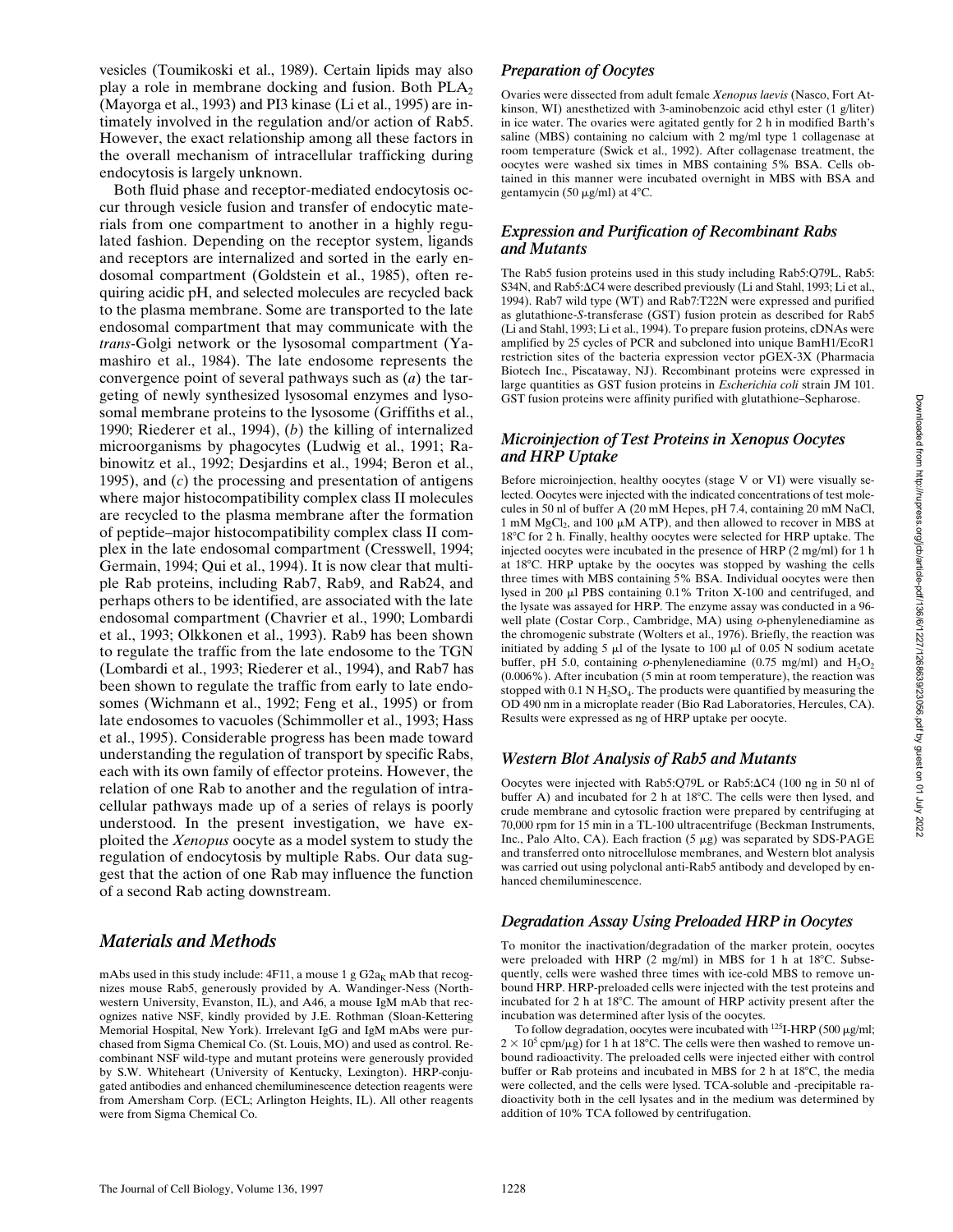

*Figure 1.* Time-dependent uptake of HRP by the oocytes. Oocytes were incubated with 2 mg/ml of HRP for different periods of times. The cells were washed three times with MBS and each oocyte was lysed in 200 µl of lysis buffer. Aliquots of the lysate were used to measure the amount of HRP present in each cell. The results, expressed as ng of HRP per oocyte, represent the average of eight independent observations.

#### *Confocal Microscopy*

For confocal microscopy, oocytes were injected with Rab7 or mutant proteins and allowed to recover for 1 h at 18°C. The cells were then incubated with HRP-FITC for 1 h at room temperature under slow rotation in the dark. Subsequently, the cells were washed three times with MBS and incubated in the dark for one additional hour. The labeled oocytes were then observed with an MRC 600 laser confocal microscope (Bio Rad Microscience, Cambridge, MA) using a  $\times 63$  plan apochromat oil immersion objective (Carl Zeiss, Inc., Thornwood, NY).

# *Results*

#### *Role of GTPases in Endocytosis in Xenopus Ooocytes*

To determine the function of GTPases in the endocytic pathway, we used HRP as a marker to follow endocytosis and transport from the cell surface to a lysosomal compartment. The results presented in Fig. 1 show that HRP uptake is linear with time when the cells are incubated with HRP at 2 mg/ml. All subsequent uptake experiments were carried out for 1 h with 2 mg/ml HRP. Many experiments were also carried out at a higher ligand concentration (5 mg/ml) with identical results.

To determine the role of GTPases in intracellular trafficking, we measured HRP uptake by oocytes after injection of GTP $\gamma$ S, a nonhydrolyzable analogue of GTP. About 80% inhibition of HRP uptake was obtained when  $GTP\gamma S$ (20  $\mu$ M; 50 nl per cell) was injected, suggesting that one or more GTPases are involved in endocytosis in oocytes (data not shown). HRP uptake was also inhibited by aluminum fluoride (data not shown) but was not significantly affected when the cells were microinjected with equivalent



*Figure 2.* Effect of different Rab proteins on HRP uptake in oocytes. Oocytes were injected with 100 ng of the indicated Rabs in 50 nl of microinjection buffer and incubated for 2 h at  $18^{\circ}$ C. The cells were then incubated with HRP  $(2 \text{ mg/ml})$  for 1 h at  $18^{\circ}$ C to determine the uptake rate. Results were expressed as percentage of uptake per oocyte with respect to control (220 ng per oocyte)  $\pm$ SD (average of eight experiments).

concentrations of aluminum sulfate or potassium fluoride. These results provide evidence for a role for heterotrimeric GTPases in endocytosis in oocytes (Mayorga et al., 1989; Chabre, 1990; Colombo et al., 1994).

#### *Effect of Injected Rab GTPases on Oocyte Endocytosis*

To explore the role of Rab GTPases in endocytosis in *Xenopus* oocytes, we microinjected different Rab proteins (100 ng) and followed HRP uptake. Both Rab5 and Rab7 significantly stimulated HRP uptake by oocytes by 1.5- to twofold (Fig. 2). This result is consistent with the finding that Rab5 stimulates endocytosis during transient expression in vivo and endosome–endosome fusion in vitro (Li and Stahl, 1993; Bucci et al., 1992; Li et al., 1994; Barbieri et al., 1994; Stenmark et al., 1994). The stimulation of HRP uptake by Rab7 was an unexpected but interesting observation. Injection of Rab4 had no effect on HRP endocytosis. We studied four different constructs of Rab5: Rab5: S34N, a dominant-negative mutant (Li and Stahl, 1993; Grovel et al., 1991; Burstein et al., 1992); Rab5: $\Delta$ C4 where the isoprenylation motif is deleted; Rab5:Q79L, a GTPasedefective mutant (Li et al., 1994; Burstein et al., 1992); and Rab5:wild type. All the proteins were prepared as GST fusion proteins and the purified proteins were injected directly into oocytes. As shown in Fig. 3 *a*, both Rab5:WT and Rab5:Q79L enhanced uptake of HRP. Rab5:S34N, on the other hand, markedly inhibited HRP uptake by the oocytes (Fig. 3  $a$ ). Rab5: $\Delta$ C4 failed to associate with mem-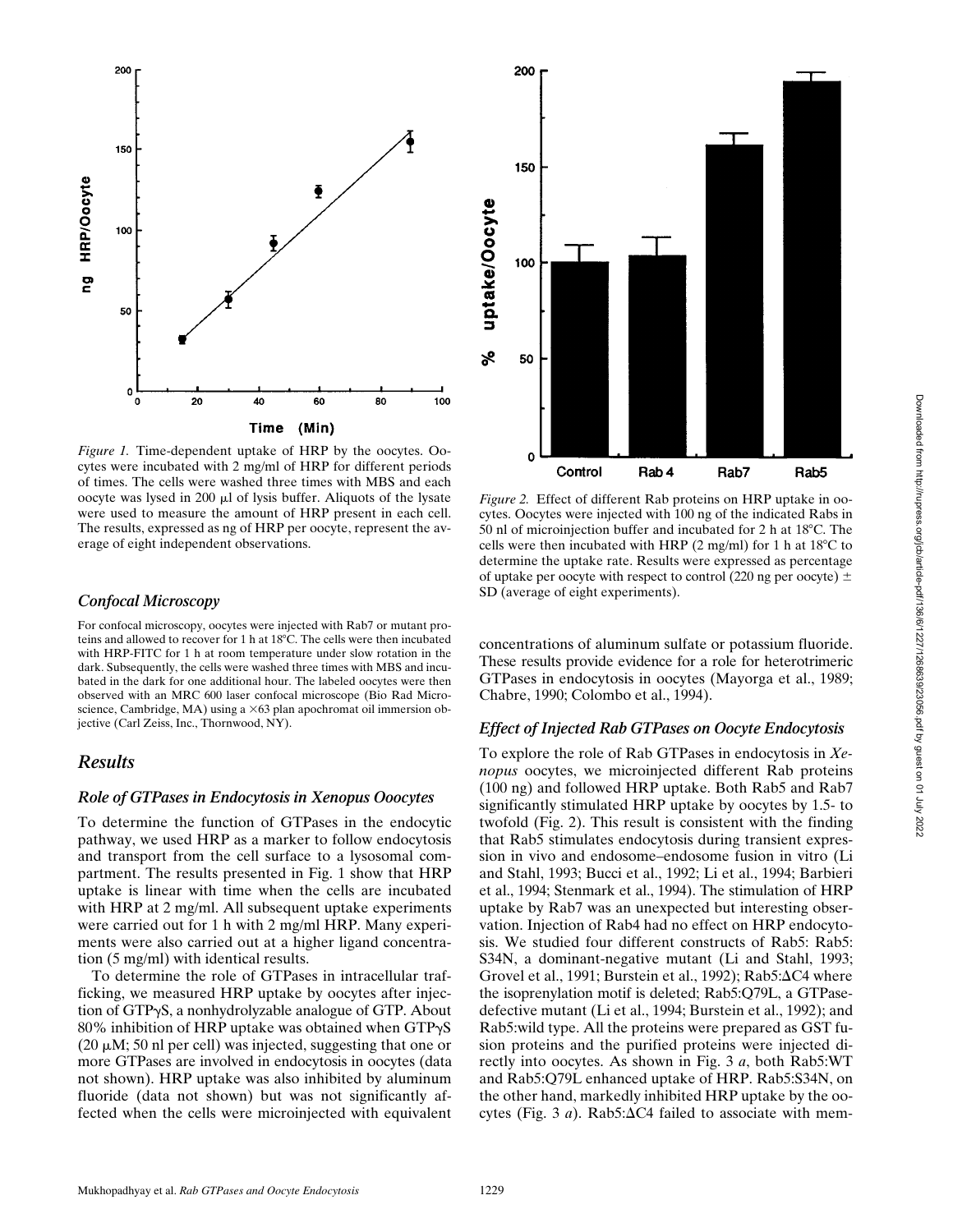

age of control (200 ng/oocyte)  $\pm$  SD. (*b*) Oocytes were injected with 100 ng of Rab5:Q79L or Rab5: $\Delta$ C4 in 50 nl of microinjection buffer and incubated for  $2 h$  at  $18^{\circ}$ C. The cells were lysed, and crude membrane and cytosolic fractions were prepared by centrifuging at 70,000 rpm for 15 min. Each fraction  $(5 \mu g)$  was separated by SDS-PAGE and transferred onto nitrocellulose, and Rab5 protein was localized using polyclonal Rab5-specific antibodies (Alvarez-Dominguez et al., 1996).

were expressed as percent-

branes and did not significantly affect HRP uptake. Rab5: DC4 was present exclusively in the cytosolic fraction (Fig. 3 *b*). These results strongly suggest that frog oocytes have the ability to carry out the required posttranslational modification of Rab proteins, and that COOH-terminal isoprenylation is required for the binding of the Rab GTPase to the target membrane and for biological activity. Moreover, we have also found that Rab proteins are readily prenylated in vitro using oocyte cytosol in the presence of labeled substrate (data not shown). To confirm that the stimulatory effect of Rab5:Q79L was due to the injected Rab protein, coinjection experiments were carried out with the Rab fusion protein and an anti-Rab5 antibody. Coinjection of the fusion protein with anti-Rab5 antibody, but not with a control antibody, dramatically inhibited Rab5: Q79L-enhanced uptake of HRP (Fig. 4).

# *Role of NSF in Rab5-Stimulated Endocytosis of HRP*

NSF is required for in vitro endosome fusion (Diaz et al., 1989). To delineate the role of NSF in endocytosis in oo-



*Figure 4.* Inhibition of HRP uptake by anti-Rab5 antibody. The oocytes were injected with Rab5:Q79L (100 ng) alone or with anti-Rab5 antibody (200 ng). HRP uptake was followed as described in Fig. 1. Results are expressed as percentage of control uptake (150 ng per oocyte) from the average of eight experiments.

cytes, we injected anti-NSF antibody into the cells and measured HRP uptake. The results presented in Fig. 5 *a* demonstrate that anti-NSF antibody inhibits the stimulation of HRP uptake in cells injected with Rab5:Q79L when anti-NSF antibodies and Rab5:Q79L were coinjected. Injection of anti-NSF antibodies in control oocytes resulted in a modest reduction in uptake (data not shown). To confirm the participation of NSF in Rab5 function, we coinjected oocytes with  $Rab5:Q79L$  and  $His<sub>6</sub>NSF$  wild-type protein. The results in Fig. 5 *b* show that Rab5:Q79L-stimulated HRP uptake is enhanced in the presence of NSF protein. NSF is a heterotrimer whose polypeptide subunits are made up of three distinct domains: an amino-terminal domain and two homologous ATP (D1 and D2) binding domains (Whiteheart et al., 1994). The ability of the D1 domain to hydrolyze ATP is required for NSF-mediated membrane fusion. The D2 domain is required for trimerization, but its ability to hydrolyze ATP is not absolutely required for NSF function. Two distinct mutations in the first ATP binding site (D1), i.e., D1-K266A and D1-E329Q, are known to affect ATP binding and hydrolysis, resulting in inactive forms of NSF (Whiteheart et al., 1994). To determine the role of the ATP binding domains of NSF in Rab5-mediated endocytosis, we coinjected Rab5:Q79L and different NSF mutant proteins into oocytes and followed HRP uptake. The results in Fig. 5 *b* demonstrate that His6 D1-E329Q and His6 D1-K266A significantly inhibit HRP uptake mediated by Rab5:Q79L, indicating that ATP hydrolysis and binding are required for NSF activity and Rab5-mediated endocytosis.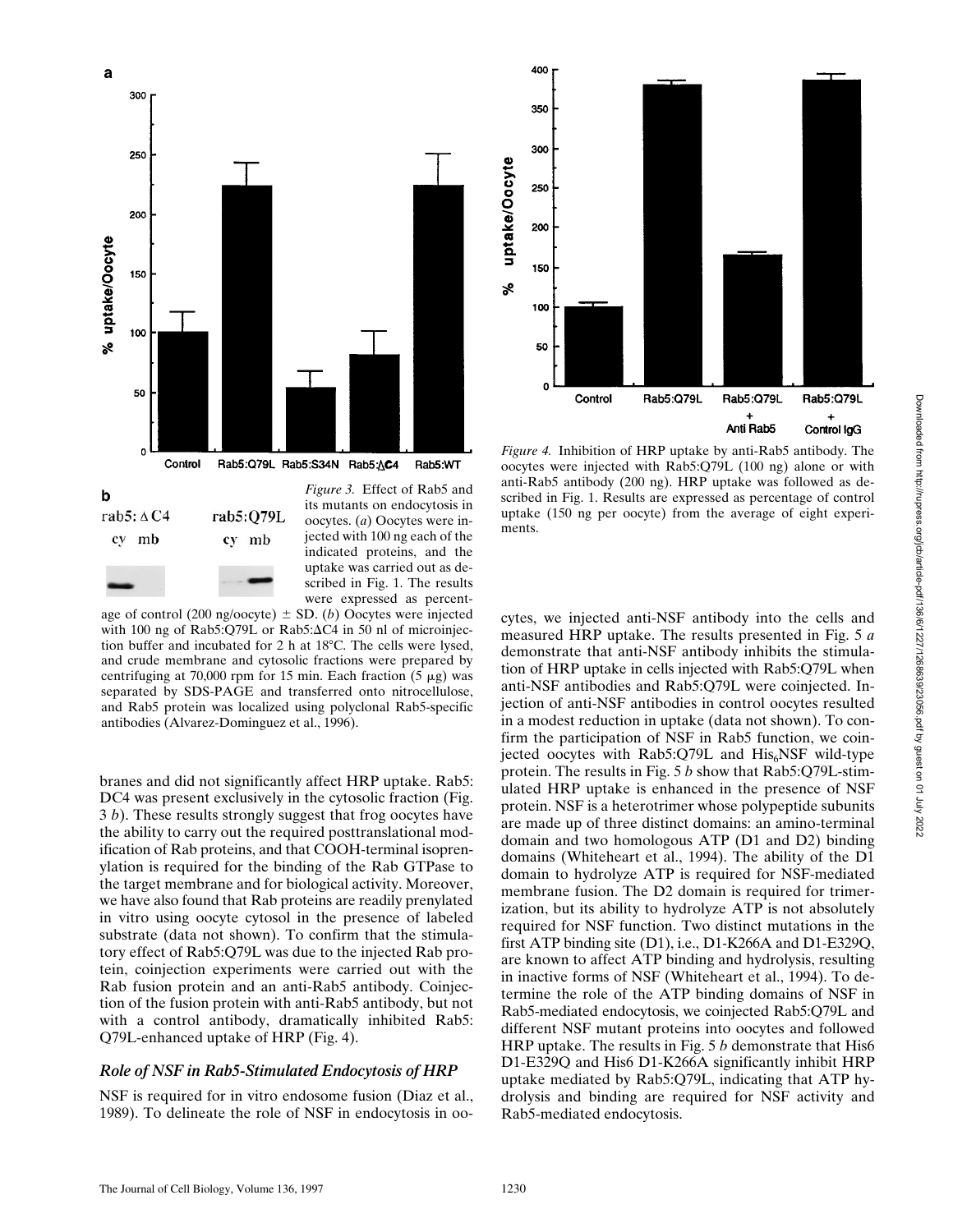

*Figure 5.* Effect of NSF on HRP uptake by oocytes. (*a*) Cells were injected with either 100 ng of Rab5:Q79L with or without anti-NSF (200 ng) antibody. Uptake was carried out as described in Materials and Methods. Results were expressed as percentage of control uptake (180 ng/oocyte) from the average of eight experiments. (*b*) Oocytes were injected with 75 ng of Rab5:Q79L alone or with 100 ng of NSF and its mutants as indicated. Uptake was determined as described, and the results are expressed as was determined as described, and the results are expressed as *Figure 6.* Rab7-mediated uptake of HRP by oocytes. Oocytes percentage of control (220 ng per oocyte) uptake.







were injected with 100 ng of the indicated proteins and uptake was carried out with HRP-FITC for 1 h in the dark (1 mg/ml). Subsequently, the cells were washed three times with MBS, incubated in the dark for another 1 h, and then observed under the confocal microscope.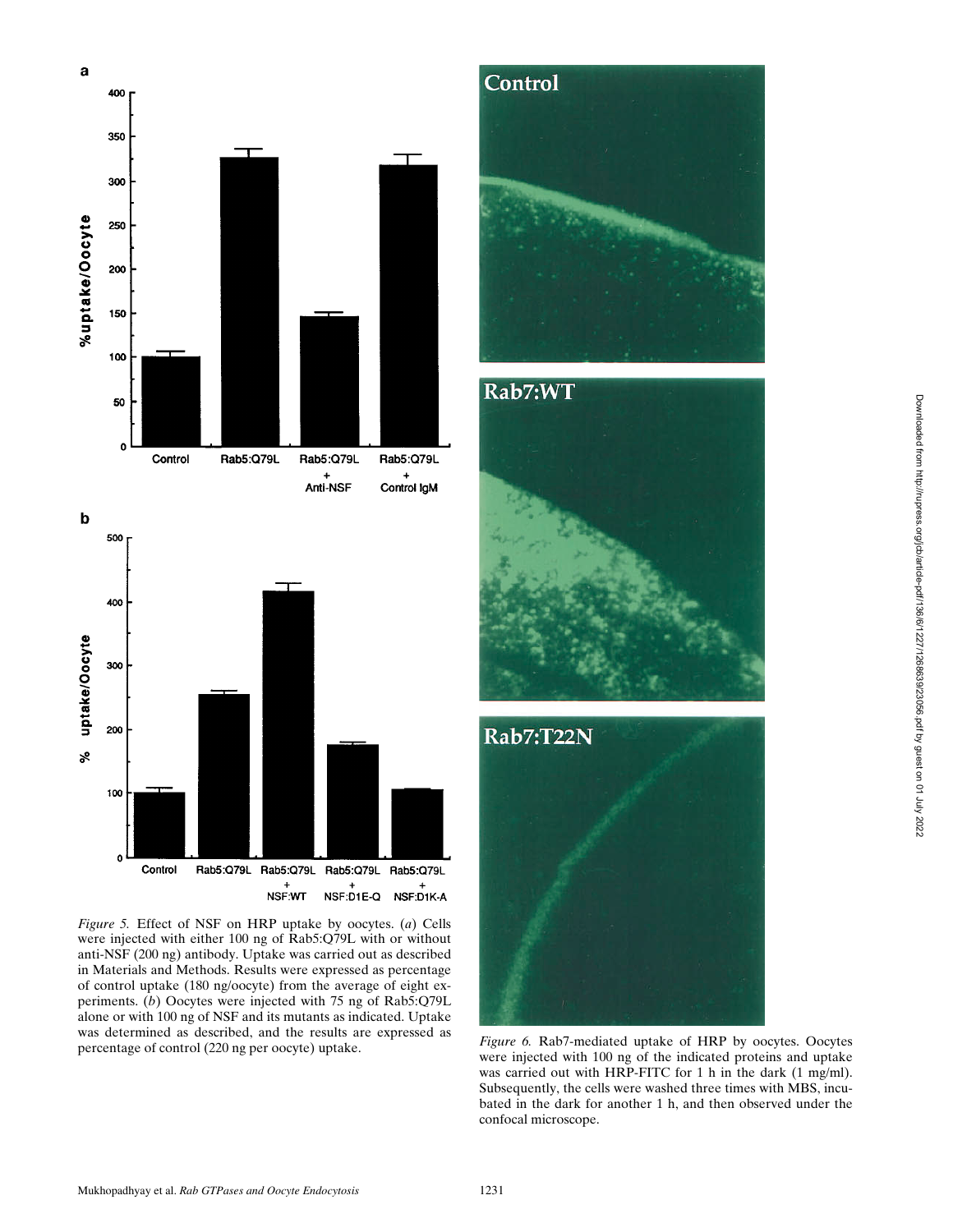

*Figure 7.* Rab7-mediated inactivation/degradation of HRP by oocytes. (*a*) Oocytes were preloaded with HRP by incubating with HRP (2 mg/ml) for 1 h at 18 $^{\circ}$ C. Preloaded cells were washed and incubated with 100  $\mu$ M monensin or control buffer as indicated for 1 h at  $18^{\circ}$ C. The cells were then injected with 100 ng of the respective fusion proteins. HRP activity present in the cells was measured after a 2-h incubation at 18°C. Results are expressed as percentage of control (110 ng HRP/oocyte) from the average of eight experiments. (*b*) Oocytes were incubated with <sup>125</sup>I-HRP (0.5 mg/ml;  $2 \times 10^5$  cpm/ $\mu$ g) for 1 h at 18<sup>o</sup>C and washed three times to remove unbound radioactivity. Subsequently, the cells were injected with 100 ng of Rab7:WT protein or control

#### *Effect of Rab7 and Its Mutants on HRP Uptake*

As indicated above, injection of Rab7:WT (100 ng) into oocytes produced a marked stimulation in HRP uptake (Fig. 2). To characterize the effect of Rab7 on endocytosis, we examined the effect of Rab7 on the uptake HRP-FITC by confocal microscopy. The results presented in Fig. 6 show substantial increases in fluorescence when the cells were injected with Rab7:WT protein. Cells injected with Rab7:T22N appeared very similar to control cells. In fact, injection of Rab7:T22N showed significant inhibition of HRP-FITC uptake (data not shown). In control and Rab7: T22N injected cells, most of the staining was observed near the plasma membrane, presumably in early endosomal compartments. In Rab7:WT-injected cells, it is evident that HRP-FITC is localized to larger vesicles and much deeper into the cells, possibly reflecting the transport of the marker proteins into later compartments. To further confirm the effect of Rab5 and Rab7 on the endocytic pathway at the EM level, oocytes were injected with Rab5: WT and Rab7:WT, and then allowed to internalize WGA– gold particles for 60 min. The cells were then fixed and prepared for EM. Oocytes injected with Rab5 had substantially more early endosome–like vesicular structures, whereas a significant labeling of large multivesicular endosomes (1–1.5  $\mu$ m) deeper inside the cells was observed when cells were injected with Rab7:WT. These data suggest that Rab7 induced the transport to a late endosome/ prelysosome compartment. About 180–200 large multivesicular compartments were observed per square millimeter only in oocytes injected with Rab7:WT protein (data not shown).

#### *Differential Kinetics of Rab5 and Rab7 on Endocytosis in Oocytes*

Rab5 is an early endosomal Rab that regulates endosome fusion, whereas Rab7 is localized to the late endosomal compartment (Wichmann et al., 1992; Schimmoller et al., 1993; Feng et al., 1995). Our data indicate that both proteins stimulate HRP uptake in oocytes, suggesting an effect of both proteins on the early endocytic pathway. To check the effect of Rab5 and Rab7 on later events, we developed a more direct biochemical assay to measure the degradation of internalized HRP after injection of the test proteins, as a measure of transport to a degradative or late compartment. In this assay, oocytes were preloaded with HRP for 1 h at  $18^{\circ}$ C. HRP activity was then followed over time after injecting Rab5 or Rab7 proteins. The results presented in Fig. 7 *a* show that  $\sim$ 80% of the HRP activity is lost within 2 h when the cells were injected with Rab7: WT protein. In contrast, most of the HRP activity is retained when the cells were injected with Rab5:WT protein, much like control cells. Thus, Rab7 not only promotes the internalization of HRP but also mediates apparent rapid degradation possibly by transferring internalized mole-

buffer, and nine oocytes were incubated in 300  $\mu$ l of MBS for 2 h at 18°C. Oocytes were washed and solublized in PBS containing 0.1% Triton X-100, and TCA-soluble and -precipitable radioactivity was determined in cell lysates and media. Results are expressed as ng of HRP associated with or degraded by the cells.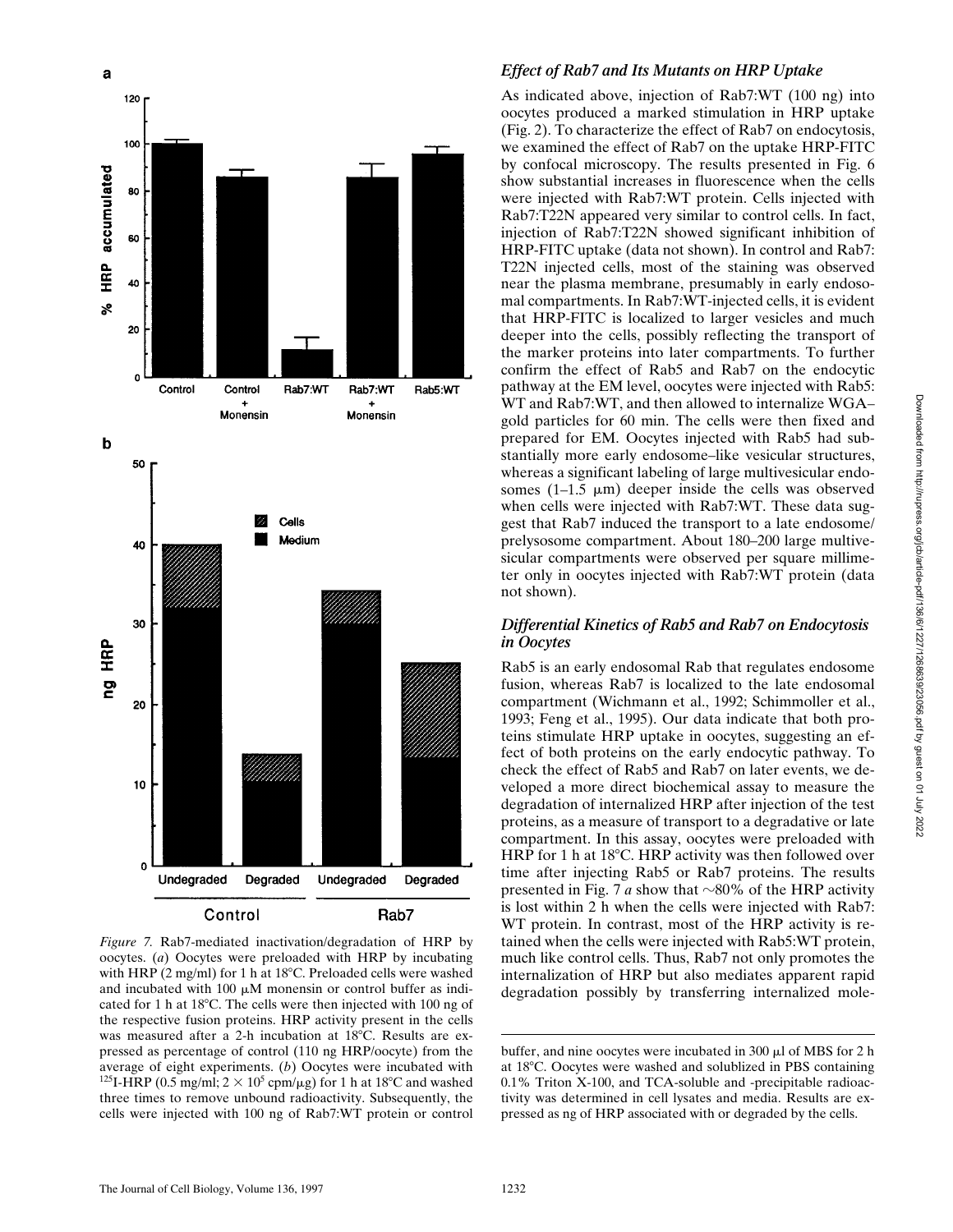

*Figure 8.* Rab5 regulation of endocytosis is upstream of Rab7. (*a*) Rab5 proteins were injected alone (50 ng) or in combination with both mutants (100 ng) of Rab5 and Rab7. (*b*) Rab7 proteins (50 ng) were injected alone or in combination with both mutants (100 ng) of Rab5 and Rab7. Results are expressed as percentage of control uptake by uninjected oocytes (average of eight experiments).

cules to a late compartment. Moreover, when the Rab7: WT-injected/HRP-preloaded cells were incubated in the presence of monensin (100  $\mu$ M),  $\sim$ 80% of the HRP inactivation was prevented. We speculate that monensin prevents the inactivation and degradation of HRP either by

blocking the transport to the later compartment or by increasing the pH of the lysosome-like compartment, which in turn inhibits the inactivation and/or degradation of HRP.

To examine the degradation of internalized HRP, oocytes were incubated with <sup>125</sup>I-HRP for 60 min, after which they were injected with control buffer or Rab7. The data presented in Fig. 7 *b* show the distribution of internalized <sup>125</sup>I-HRP in oocytes after injecting Rab7:WT protein into the cells. 43% of the HRP was degraded by the Rab7:WT protein–injected cells. In contrast, only 25% of the preloaded HRP was degraded when the cells were injected with control buffer. In both sets of cells, the same amount of the TCA-precipitable radioactivity (50%) was recovered in the medium, suggesting that a substantial amount of recycling occurs in this preparation. However, Rab7 did not induce or enhance recycling or regurgitation of the HRP to the medium.

## *Effects of Rab5- and Rab7-negative Mutants on Rab5-stimulated Endocytosis*

We next examined the effects of the dominant-negative mutants of Rab5 and Rab7 to determine which acts first in the sequence. Injection of Rab5:WT into oocytes stimulated HRP uptake (Fig. 8 *a*) by about twofold. Coinjection of the Rab7 dominant-negative mutant (Rab7:T22N) with Rab5 had no effect on the Rab5-mediated stimulation of uptake. However, coinjection of the Rab5 dominant-negative mutant (Rab5:S34N) with Rab5:WT significantly at-



*Figure 9.* Rab5- and Rab7-coinjected cells produced additive effects. Oocytes were injected with 50 ng of Rab5 and Rab7 alone or in combination and incubated for 2 h at  $18^{\circ}$ C. The cells were incubated with 2 mg/ml of HRP for 1 h at  $18^{\circ}$ C to determine the rate of HRP uptake. Results are expressed as percentage of uptake per oocyte with respect to control (205 ng per oocyte)  $\pm SD$ (average of eight experiments).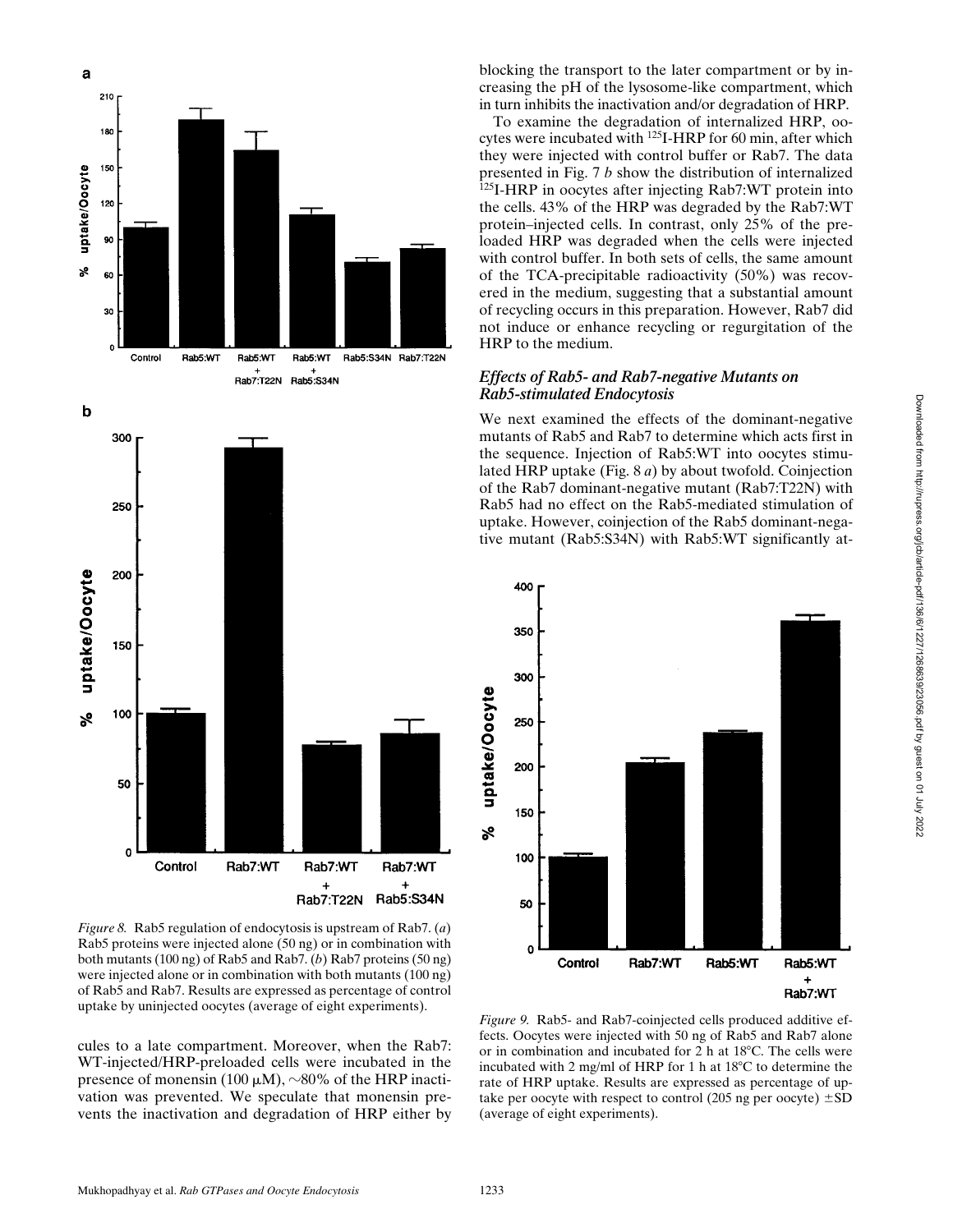tenuated the Rab5:WT effect. On the other hand, injection of Rab7:WT produced a threefold increase in uptake, as shown in Fig. 8 *b*, and coinjection of the Rab7 dominantnegative mutant with Rab7:WT blocked the Rab7:WT effect. Interestingly, Rab5:S34N inhibited Rab7:WT-induced endocytosis. Moreover, Rab7:T22N and Rab5:S34N inhibited uptake when injected alone. Lastly, we examined the additive effects of Rab5 and Rab7 on endocytosis when coinjected. Injection of Rab5 and Rab7 separately increased endocytosis. Coinjection of Rab5 and Rab7 produced an additive effect on uptake of HRP (Fig. 9).

# *Discussion*

The *Xenopus laevis* oocyte is an excellent cell model for investigating the mechanisms and the regulation of endocytosis (Opresko et al., 1980). Several characteristics of receptor-mediated endocytosis have been explored in the frog oocyte (Wall and Patel, 1987), and ultrastructural and biochemical studies have shown that intracellular transport of internalized ligands occurs via fusion between early endocytic vesicles and consecutively enlarged endosomes (Busson et al., 1989). In brief, these studies show that vitellogenin, the precursor to stored yolk protein, is taken up by receptor-mediated endocytosis. Internalized vitellogenin receptor–ligand complexes are selectively proteolyzed and sequestered from the normal endocytic pathway with transport to yolk platelets. Selective targeting to the storage pathway appears to be dependent both on receptor occupancy and on selective ligand proteolysis (Opresko and Karpf, 1987). Fluid phase markers, on the other hand, in the absence of vitellogenin, are routed to the degradative pathway. In the work described in this paper, we have used HRP as a fluid phase marker.

In the last few years, it has become apparent that GTP binding proteins play an important role in endocytosis, and that a series of GTPases act in concert to effect transport from cell surface to lysosomes or the TGN. A large number of studies have shown that  $GTP\gamma S$  can impair transport by interfering with budding or the fusion events, consistent with the conclusion that a large repertoire of GTPases is required for efficient endocytosis (Gomperts and Fernandez, 1985; Mayorga et al., 1989; Goda and Pfeffer, 1988; Damke et al., 1995).

Numerous reports indicate that several small GTPases regulate endocytosis. Most of these studies have employed transient overexpression of proteins using recombinant virus encoding the proteins of interest. This approach has been extremely useful in studying transport but is somewhat limited because usually only one variable can be changed at a time. We have developed an in vivo assay by microinjection of purified proteins into *Xenopus* oocytes followed by endocytosis of HRP. This approach takes advantage of the high endocytic capacity of oocytes and allows one to examine the effect of one or more proteins that can be injected simultaneously. These studies have led to some unexpected findings.

Two experiments, one with  $GTP\gamma S$  and another with aluminum fluoride, indicate that one or more GTPases are involved in oocyte endocytosis and that GTP hydrolysis by at least one GTPase is required. Aluminum fluoride is a potent and reversible activator of the heterotrimeric GTP binding proteins (Chabre, 1990; Colombo et al., 1994), although recent experiments (Mittal et al., 1996) indicate that, under certain circumstances, low molecular weight GTPases can be affected by AlF4. Heterotrimeric GTPases have been implicated in transport along the secretory pathway (Burgoyne, 1992) and in endocytosis (Colombo et al., 1992).

Rab4 and Rab5 are associated with early endosomes, and Rab5, in particular, has been shown to play a role in the regulation of endocytosis. As shown in Fig. 3 *a*, Rab5: Q79L, a GTPase-defective mutant, enhances HRP uptake. This result suggests that the GTP form of Rab5 is the molecular switch for endocytosis in oocytes as reported for other cells (Barbieri et al., 1994; Stenmark et al., 1994). Rab5:Q79L has been shown to induce HRP uptake in BHK cells (Li et al., 1994) and to enhance fusion between early endosomes in an in vitro reconstitution assay (Stenmark et al., 1994; Barbieri et al., 1994). Thus, enhanced uptake of HRP by oocytes is probably due to enhanced fusion between early endosomes. In contrast, Rab5:S34N, the dominant-negative mutant, inhibited HRP uptake. This is in agreement with the observation that Rab5:S34N inhibits both endocytosis, when overexpressed in mammalian cells, and in vitro endosome fusion. The inhibition of HRP uptake by Rab5:S34N may be due to competition for the Rab5-specific exchange factor, as suggested for rasspecific GEF (Feig and Cooper, 1988; Hwang et al., 1993; Schweighoffer et al., 1993).

The COOH-terminal motif of Rab proteins serves as a recognition site for isoprenylation that is important for membrane attachment and biological function (Li et al., 1994; Burstein et al., 1992). It has been shown that deletion of three or four residues from the COOH-terminal domain of Rab5 completely abolishes prenylation. The data presented in the Fig. 3  $\alpha$  show that Rab5: $\Delta C$  did not significantly affect HRP uptake in oocytes. This is probably due to the fact that this protein is not prenylated and unable to bind to target membranes. This was further confirmed by the Western blot analysis (Fig. 3 *b*). A band corresponding to Rab5 was detected in the membrane preparation of oocytes injected with Rab5:Q79L but not Rab5:  $\Delta$ C4 where most of the protein was detected in the cytosol. In vitro prenylation experiments confirmed that oocyte cytosol has the capacity, in the presence of added substrate, to prenylate Rab GTPases (data not shown). These results indicate that the oocyte has the ability to carry out prenylation, and that COOH-terminal isoprenylation is required for the binding of the Rab proteins and for their biological activity.

To further characterize endocytosis in microinjected oocytes, we examined NSF. NSF fusion protein is required for efficient fusion of endosomes in vitro. Mutants of NSF that fail to bind or to hydrolyze ATP are effective inhibitors of endosome fusion in vitro (Colombo et al., 1996). NSF and associated SNAP molecules (Wilson et al., 1992; Sollner et al., 1993) are required in multiple intracellular vesicle fusion events (Becker et al., 1989; Diaz et al., 1989; Sztul et al., 1993; Sogaard et al., 1994). The results presented in Fig. 5 *a* show that anti-NSF antibody inhibits Rab5:Q79L-induced HRP uptake in oocytes. (Western blot experiments not shown indicate that the mAb used recognizes a frog protein of the same apparent molecular weight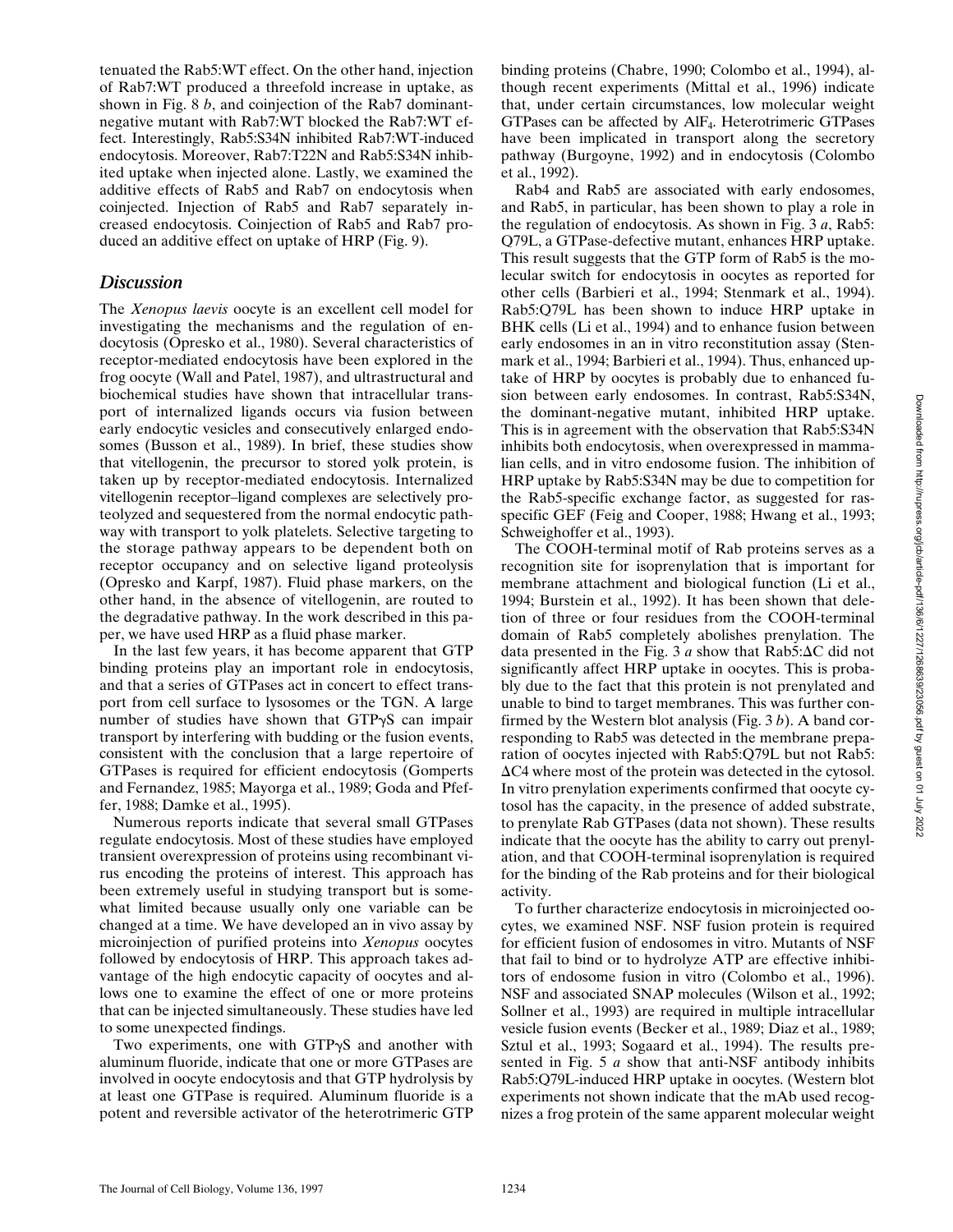as NSF.) Injection of anti-NSF into control cells produced a modest decrease in uptake. The role of NSF was further confirmed by coinjecting wild-type NSF or NSF mutants (D1E-Q, D1K-A) along with Rab5:Q79L. The results show that NSF activates endocytosis of HRP mediated by Rab5 and suggest that NSF may be rate limiting in Rab5-sensitive pathways. This is the first report of activation of a transport pathway by NSF in vivo. To confirm the role of NSF, we used two NSF mutants that are known to block NSF function. These mutant proteins inhibited uptake, suggesting that ATP binding and hydrolysis by NSF is required for function in oocytes as in mammalian cells (Whiteheart et al., 1994). However, why anti-NSF antibodies effectively block Rab-induced endocytosis and yet only modestly inhibit control uptake is unclear. It is likely that endogenous NSF and endogenous Rab GTPases are more efficient than the injected mammalian counterparts. This might explain why antibody inhibition of uptake is only modest in control cells since the antibody would be competing with endogenous factors for binding to NSF. Similarly, exogenous Rabs might be more easily competing for interaction with the docking and fusion machinery than endogenous Rabs by the anti-NSF antibody.

Recently, it has been shown in mammalian cells that Rab7 regulates transport between the early and late endosomes (Feng et al., 1995). Similar results were also obtained in yeast using Ypt7, a yeast homologue of mammalian Rab7. Schimmoller and Riezmann (1993) have shown that Ypt7 regulates the transport between the late endosome to the vacuole. Moreover, it has been shown that Ypt7 is also involved in the homotypic fusions between the vacuole in the yeast (Hass et al., 1995; Mayer et al., 1996). All these studies have shown that Rab7 in mammalian cells or Ypt7 in yeast initiates the degradation of the marker proteins by enhancing transport to a late endosome/prelysosome or lysosomal compartment. Our data demonstrate that injected Rab7 WT stimulates HRP uptake. Rab7:T22N, the dominant-negative mutant of Rab7 (Feig et al., 1988; Nuoffer et al., 1994; Riederer et al., 1994), was found to be mildly inhibitory for HRP uptake when injected alone but was fully able to block the stimulatory effect of Rab7. As outlined above for inhibition by anti-NSF antibodies, it is likely that the exogenous mammalian Rab7-negative mutant would more effectively antagonize injected mammalian wild-type Rab7 than the corresponding endogenous Rab. The results presented in Fig. 7 *a* show that when Rab7 was injected into HRP preloaded cells, only 20% of the injected HRP activity was recovered at the indicated times in Rab7:WT-injected cells compared with controls. This rapid inactivation of HRP may be due to loss of enzymatic activity, actual degradation, or both. In Fig. 7  $b$ , we show that Rab7-injected cells degrade  $^{125}I$ -HRP more rapidly than control cells, but the degradation was not commensurate with the loss of HRP activity in Rab7-injected cells. Thus, the loss of HRP activity in Rab7 injected cells is probably due to inactivation and degradation of the marker protein. The results in Fig. 7 *b* also confirm that the loss of activity in Rab7-injected cells is not due to the recycling or regurgitation of HRP. Rab7 probably mediates the rapid degradation of the marker protein by stimulating transport to a late endosome/prelysosomal compartment (Fig. 7). Thus, kinetically, Rab7 function is

different from that of Rab5 because the latter does not stimulate inactivation. The rapid inactivation of HRP in Rab7-injected cells is effectively blocked by monensin. Monensin may block the transport of the marker protein from an early compartment to the degradative compartment, or it may inhibit the degradation of the ligand by increasing the pH of the lysosome-like compartment. The latter is consistent with the finding that monensin blocks the transport of markers to a later compartment described by Opresko and Karpf (1987). An effect of Rab7 on transport to late compartments is further strengthened by localization of WGA–gold in large multivesicular endosomes deep inside the oocyte when the cells were injected with Rab7:WT. These data are consistent with that of Wall and colleagues (Wall and Patel, 1987), who demonstrate that multivesicular bodies are found along the endocytic pathway. One issue that remains unresolved is whether the degradation of the marker protein occurs in late endosomes or lysosomes. GTPgS has been shown to block the transport from late endosomes to lysosomes, implicating GTPases in this process (Mullock et al., 1994). It is also possible that Rab7 is involved in both processes. Interestingly, homotypic fusion of the vacuole has been shown to require Ypt7 (Hass et al., 1995), and recently Rab7 was found, in part, to be localized in lysosomes (Meresse et al., 1995).

The results with the Rab coinjection experiments suggest that Rab7 mediates endocytosis through the early endosome and that the effect of Rab7 is downstream of Rab5. Similar results have been reported in the yeast where Ypt51p, Ypt52p, and Ypt53p, functional homologues of mammalian Rab5, mediate the degradation of the yeast pheromone  $\alpha$ -factor via delivery to the vacuole. A null *Ypt7* mutant delayed the onset of  $\alpha$ -factor degradation threefold, while a triple mutation *Ypt51*,*Ypt52*,*Ypt53* delayed  $\alpha$ -factor degradation more than sixfold (Singer-Kruger et al., 1994; Wichmann et al., 1992). The fact that  $\alpha$ -factor is accumulated in the triple mutant in the early endosome, whereas the Ypt7 mutant accumulated in the late endosome, suggested that Ypt51 function is upstream of Ypt7 (Schimmoller and Riezman, 1993). These conclusions are similar to our findings in oocytes where we show that Rab7-mediated uptake is blocked by the Rab5-negative mutant, but the Rab5-mediated uptake remains unaffected in the presence of the Rab7-negative mutant. We speculate that Rab5 fills an intracellular compartment, perhaps an early endosomal sorting compartment. Internalized solute present in the early endosomal compartment may recycle to the cell surface or be transported to a later compartment en route to lysosomes. Rab5 would be expected to increase the flux of ligand through the early compartment. Rab7 stimulates transport from the early endosome to a later compartment where inactivation and/or degradation occurs. If Rab7 were rate limiting in the pathway and the magnitude of the Rab7 effect was dependent on the concentration of solute or ligand present in the early endosomal compartment, Rab7 would be expected to increase endocytosis and to act additively with Rab5. The relationship between sequentially acting Rabs, the levels of expression, the use of common factors (e.g., GDP dissociation inhibitor), and the regulation by respective guanine nucleotide exchange factors poses interesting and important questions that concern the overall regulation of intracellular transport.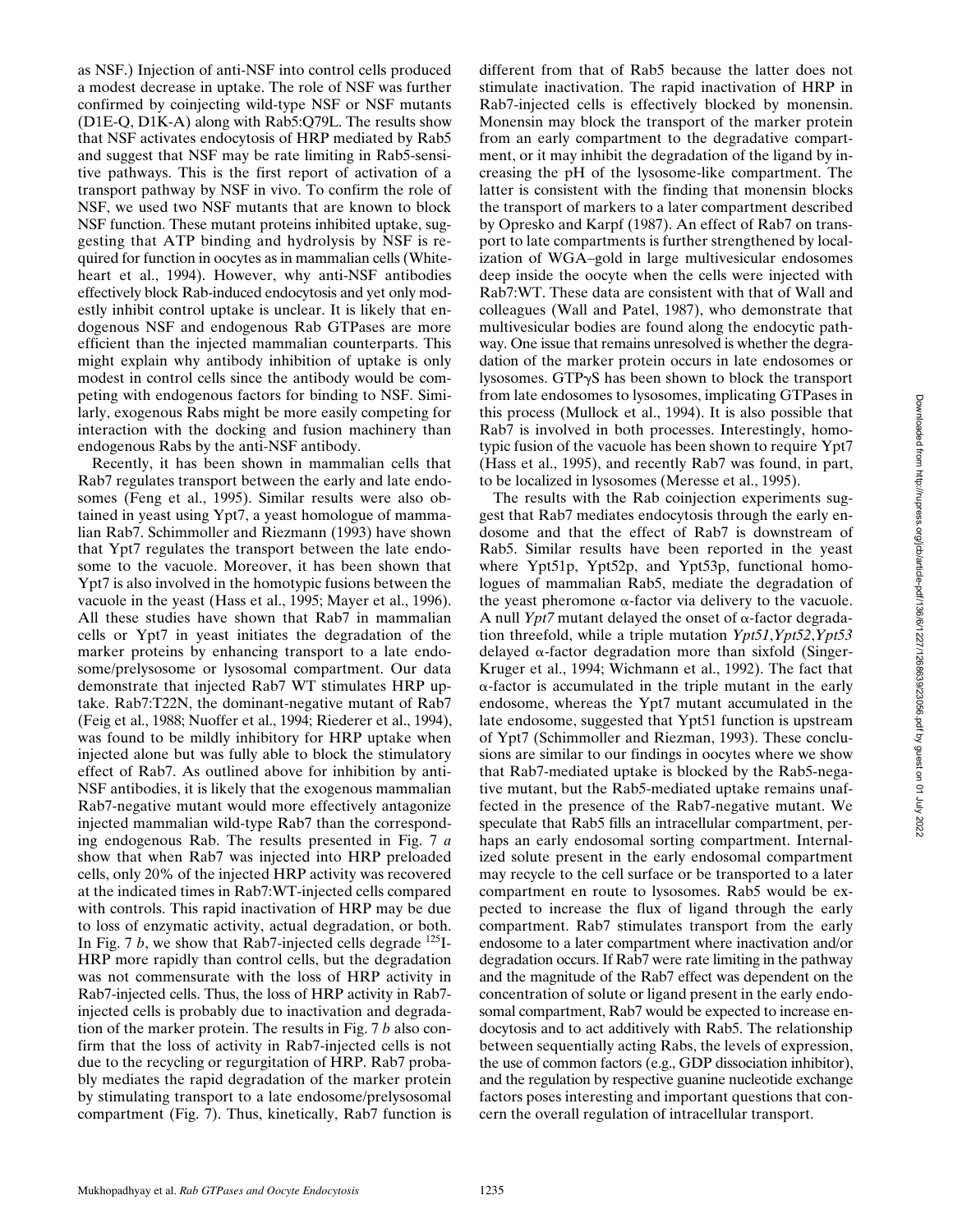We thank Rita Boshans for technical help and Mike Mueckler for introducing us to oocytes. We also thank Angela Wandinger-Ness and Marisa Colombo for critically reading the manuscript.

P.D. Stahl is supported by grants from the National Institutes of Health. A. Mukhopadhyay is supported by an associateship from DBT, Government of India.

Received for publication 27 November 1996 and in revised form 14 December 1996.

#### *References*

- Alvarez-Dominguez, C., M.A. Barbieri, W. Beron, A. Wandinger-Ness, and P.D. Stahl. 1996. Phagocytosed live *Listeria monocytogenes* influences rab5 regulated *in vitro* phagosome-endosome fusion. *J. Biol. Chem.* 271:13834– 13843.
- Balch, W.E. 1990. Small GTP-binding proteins in vesicular transport. *Trends Biochem. Sci.* 15:473–477.
- Barbieri, M.A., G. Li, M.I. Colombo, and P.D. Stahl. 1994. Rab5, an early acting endosomal GTPase, supports *in vitro* endosome fusion without GTP hydrolysis. *J. Biol. Chem.* 269:18720–18722.
- Barbieri, M.A., G. Li, L.S. Mayorga, and P. Stahl. 1996. Characterization of Rab5:Q79L-stimulated endosome fusion. *Arch. Biochem. Biophys.* 326:64–72.
- Barr, F.A., A. Leyte, and W.B. Huttner. 1992. Trimeric G proteins and vesicles formation. *Trends Cell Biol.* 2:91–94.
- Barsagi, D., and J.R. Feramisco. 1986. Induction of membrane ruffling and fluid phase pinocytosis in quiescent fibroblasts by ras proteins. *Science (Wash. DC).* 233:1061–1068.
- Becker, C.J.M., M.R. Bloch, B.S. Glick, J.E. Rothman, and W.E. Balch. 1989. Vesicular transport between the endoplasmic reticulum and the Golgi stack requires the NEM sensitive factor. *Nature (Lond.).* 339:397–398.
- Beron, W., C. Alvarez-Dominguez, L. Mayorga, and P.D. Stahl. 1995. Mem-
- brane trafficking along the phagocytic pathway. *Trends Cell Biol.* 5:100–104. Bourne, H.R. 1988. Do GTPases direct membrane traffic in secretion? *Cell.* 53: 669–671.
- Bourne, H.R., D.A. Sanders, and F. McCormick. 1990. The GTPase superfamily: a conserved switch for diverse cell functions. *Nature (Lond.).* 348:125–132.
- Bucci, C., R.G. Parton, I.H. Mather, H. Stunnenberg, K. Simons, B. Hoflack, and M. Zerial. 1992. The small GTPase Rab5 functions as a regulatory factor in early endocytic pathway. *Cell.* 70:715–728.
- Burgoyne, R.D. 1992. Trimeric G proteins in Golgi transport. *Trends Biochem. Sci.* 17:87–88.
- Burstein, E.S., W.H. Brondyk, and I.G. Macara. 1992. Amino acid residues in Ras-like GTPase rab3A that specify sensitivity to factors that regulate the GTP/GDP cycling of Rab3A. *J. Biol. Chem.* 267:22715–22718.
- Busson, S., L. Ovtracht, and P. Gounon. 1989. Pathway and kinetics of vitellogenin-gold internalization in the *Xenopus* oocyte. *Biol. Cell.* 67:37–49.
- Chabre, M. 1990. Aluminium fluoride and beryllofluoride complex: a new phosphate analog in enzymology. *Trends Biochem. Sci.* 15:6–10.
- Chavrier, P., R.G. Parton, H.P. Hauri, K. Simons, and M. Zerial. 1990. Localization of low molecular GTP binding proteins to exocytic and endocytic compartments. *Cell.* 62:317–329.
- Colombo, M.I., S. Gonzalo, P. Weidman, and P.D. Stahl. 1991. Characterization of trypsin-sensitive factor(s) required for endosome-endosome fusion. *J. Biol. Chem.* 266:23438–23445.
- Colombo, M.I., L. Mayorga, P.J. Casey, and P.D. Stahl. 1992. Evidence of a role for heterotrimeric GTP-binding proteins in endosome fusion. *Science (Wash. DC).* 255:1695–1697.
- Colombo, M.I., J. Lenhard, L. Mayorga, W. Beron, H. Hall, and P.D. Stahl. 1994. Inhibition of endocytic transport by aluminium fluoride implicates GTPases as a regulator of endocytosis. *Mol. Membr. Biol.* 11:93–100.
- Colombo, M.I., M. Taddese, S.W. Whiteheart, and P.D. Stahl. 1996. A possible predocking attachment site for N-ethylmaleimide-sensitive fusion protein. Insights from in vitro endosome fusion. *J. Biol. Chem.* 271:18810–18816.
- Cresswell, P. 1994. Assembly, transport, and function of MHC class II molecules. *Annu. Rev. Immunol.* 12:259–293.
- Damke, H., T. Baba, A.M. van der Bliek, and S.L. Schmid. 1995. Clathrin-independent pinocytosis is induced in cells overexpressing a temperature-sensitive mutant of dynamin. *J. Cell Biol.* 131:69–80.
- Desjardins, M., J.E. Celis, G. van Meer, H. Dieplinger, A. Jahraus, G. Griffiths, and L.A. Huber. 1994. Molecular characterization of phagosome. *J. Biol. Chem.* 269:32194–32200.
- Diaz, R., L. Mayorga, and P.D. Stahl. 1988. *In vitro* fusion of endosomes following receptor-mediated endocytosis. *J. Biol. Chem.* 263:6093–6100.
- Diaz, R., L.S. Mayorga, P.J. Weideman, J.E. Rothman, and P.D. Stahl. 1989. Vesicle fusion following receptor mediated endocytosis requires a protein active in Golgi transport. *Nature (Lond.).* 339:398–400.
- Feig, L.A., and G.M. Cooper. 1988. Inhibition of NIH 3T3 cell proliferation by a mutant ras protein with preferential affinity for GDP. *Mol. Cell. Biol.* 8: 3235–3243.
- Feng, Y., B. Press, and A. Wandinger-Ness. 1995. Rab7: An important regulator of late endocytic membrane traffic. *J. Cell Biol.* 131:1435–1452.
- Germain, R.N. 1994. MHC-dependent antigen processing and peptide presen-

tation: providing ligand for T lymphocyte activation. *Cell.* 76:287–299.

- Goda, Y., and S.R. Pfeffer. 1988. Selective recycling of the mannose-6-phosphate/IGF II receptor to trans-Golgi network in vitro. *Cell.* 55:309–320.
- Goldstein, J.L., M.S. Brown, R.G. Anderson, D.W. Russell, and W.J. Schneider. 1985. Receptor mediated endocytosis: concepts emerging from the LDL receptor system. *Annu. Rev. Cell. Biol.* 1:1–39.
- Gomperts, B.D., and J.M. Fernandez. 1985. Techniques for membrane permeabilization. *Trends Biochem. Sci.* 10:414–417.
- Goud, B., A. Zahraoui, A. Tavitian, and J. Saraste. 1990. Small GTP-binding protein associated with Golgi-cisternae. *Nature (Lond.).* 345:553–556.
- Gravotta, D., M. Adesnik, and D.D. Sabatini. 1990. Transport of influenza HA from the *trans*-Golgi network to apical surface of MDCK cells permeabilized in their basolateral plasma membrane: energy dependence and involvement of GTP binding proteins. *J. Cell Biol.* 111:2893–2908.
- Griffiths, G., R. Matteoni, R. Back, and B. Hoflack. 1990. Characterization of the cation-independent mannose-6-phosphate receptor enriched prelysosomal compartment in NRK cells. *J. Cell. Sci.* 95:441–461.
- Grovel, J.P., P. Chavrier, M. Zerial, and J. Gruenberg. 1991. Rab5 controls early endosome fusion in vitro. *Cell.* 64:915–925.
- Hass, A., D. Scheglmann, T. Lazar, D. Gallwitz, and W. Wickner. 1995. The GTPase Ypt7 of *Saccharomyces cerevisiae* is required on both partner vacuoles for the homotypic fusion step of vacuole inheritance. *EMBO (Eur. Mol. Biol. Organ.) J.* 14:5258–5270.
- Hwang, Y.-W., J.M. Zhong, P. Poullet, and A. Parmeggiani. 1993. Inhibition of SDC25 C-domain-induced guanine nucleotide exchange by guanine ring binding domain mutants of v-H-ras. *J. Biol. Chem.* 268:24692–24698.
- Li, G., and P.D. Stahl. 1993. Structure-function relationship of small GTPase rab5. *J. Biol. Chem.* 268:24475–24480.
- Li, G., A. Barbieri, M.I. Colombo, and P.D. Stahl. 1994. Structural features of the GTP-binding defective Rab5 mutants required for their inhibitory activity on endocytosis. *J. Biol. Sci.* 269:14631–14635.
- Li, G., C. D'Souza-Schorey, M.A. Barbieri, R.L. Roberts, A. Klippel, L.T. Williams, and P.D. Stahl. 1995. Evidence for phosphatidylinositol 3-kinase as a regulator of endocytosis via activation of rab5. *Proc. Natl. Acad. Sci. USA.* 92:10207–10211.
- Lombardi, D., T. Soldati, M.A. Riederer, Y. Goda, M. Zerial, and S.R. Pfeffer. 1993. Rab9 functions in transport between late endosomes and trans-Golgi network. *EMBO (Eur. Mol. Biol. Organ.) J.* 12:677–682.
- Ludwig, T., G. Griffiths, and B. Hoflack. 1991. Distribution of newly synthesized lysosomal enzymes in the endocytic pathway of normal rat kidney cells. *J. Cell Biol.* 115:1561–1572.
- Mayer, A., W. Wickner, and A. Hass. 1996. Sec 18p (NSF)-driven release of Sec 17p (*L*-SNAP) can precede docking and fusion of yeast vacuoles. *Cell.* 85:83–94.
- Mayorga, L.S., R. Diaz, and P.D. Stahl. 1989*a.* Regulatory role for GTP-binding protein in endocytosis. *Science (Wash. DC).* 244:1475–1478.
- Mayorga, L.S., R. Diaz, M.I. Colombo, and P.D. Stahl. 1989*b*. GTP<sub>Y</sub>S stimulation of endosome fusion suggests a role for a GTP binding protein in priming of vesicles before fusion. *Cell Regul.* 1:113–124.
- Mayorga, L., M.I. Colombo, M. Lennartz, E.J. Brown, K.H. Rahman, R. Weiss, P.J. Lennon, and P.D. Stahl. 1993. Inhibition of endosome fusion by phospholipase A<sub>2</sub> (PLA<sub>2</sub>) inhibitors points to a role for PLA<sub>2</sub> in endocytosis.<br>*Proc. Natl. Acad. Sci. USA.* 90:10255–10259.
- Meresse, S., J.P. Grovel, and P. Chavrier. 1995. The rab7 GTPase resides on a vesicular compartment connected to lysosome. *J. Cell Sci.* 108:3349–3358.
- Mittal, R., M.R. Ahmadian, R.S. Goody, and A. Wittinghofer. 1996. Formation of a transition-state analog of the Ras GTPase reaction by Ras-GDP, tetrafluoroaluminate, and GTPase-activating proteins. *Science (Wash. DC).* 273:115–117.
- Mullock, B.M., J.H. Perez, T. Kuwana, S.R. Gray, and J.P. Luzio. 1994. Lysosomes can fuse with a late endosomal compartment in a cell-free system from rat liver. *J. Cell Biol.* 126:1173–1182.
- Nuoffer, C., H.W. Davidson, J. Matteson, J. Meinkoth, and W.E. Balch. 1994. A GDP-bound rab1 inhibits protein export from the endoplasmic reticulum and transport between Golgi compartments. *J. Cell Biol.* 125:225–237.
- Olkkonen, V.M., P. Dupree, I. Killisch, A. Lutcke, M. Zerial, and K. Simons. 1993. Molecular cloning and subcellular localization of three GTP-binding proteins of the rab subfamily. *J. Cell Sci.* 106:1249–1261.
- Opresko, L., and R.A. Karpf. 1987. Specific proteolysis regulates fusion between endocytic compartments in *Xenopus* oocytes. *Cell.* 51:557–568.
- Opresko, L., H.S. Wiley, and R.A. Wallace. 1980. Differential postendocytotic compartmentation in *Xenopus* oocytes is mediated by a specifically bound ligand. *Cell.* 22:47–57.
- Pfeffer, S.R. 1994. Rab GTPases: master regulators of membrane trafficking. *Curr. Opin. Cell Biol.* 6:522–526.
- Qui, Y., X. Xu, A. Wandinger-Ness, D.P. Dalke, and S.K. Pierce. 1994. Separation of subcellular compartments containing distinct functional forms of MHC class II. *J. Cell Biol.* 125:595–605.
- Rabinowitz, S., H. Horstmann, S. Gordon, and G. Griffiths. 1992. Immunocytochemical characterization of the endocytic and phagolysosomal compartments in peritoneal macrophages. *J. Cell Biol.* 116:95–112.
- Riederer, M.A., T. Soldati, A.D. Shapiro, J. Lin, and S.R. Pfeffer. 1994. Lysosome biogenesis requires rab9 function and receptor recycling from endosomes to *trans*-Golgi network. *J. Cell Biol.* 125:573–582.
- Rothman, J.E. 1994. Mechanisms of intracellular protein transport. *Nature (Lond.).* 372:55–63.